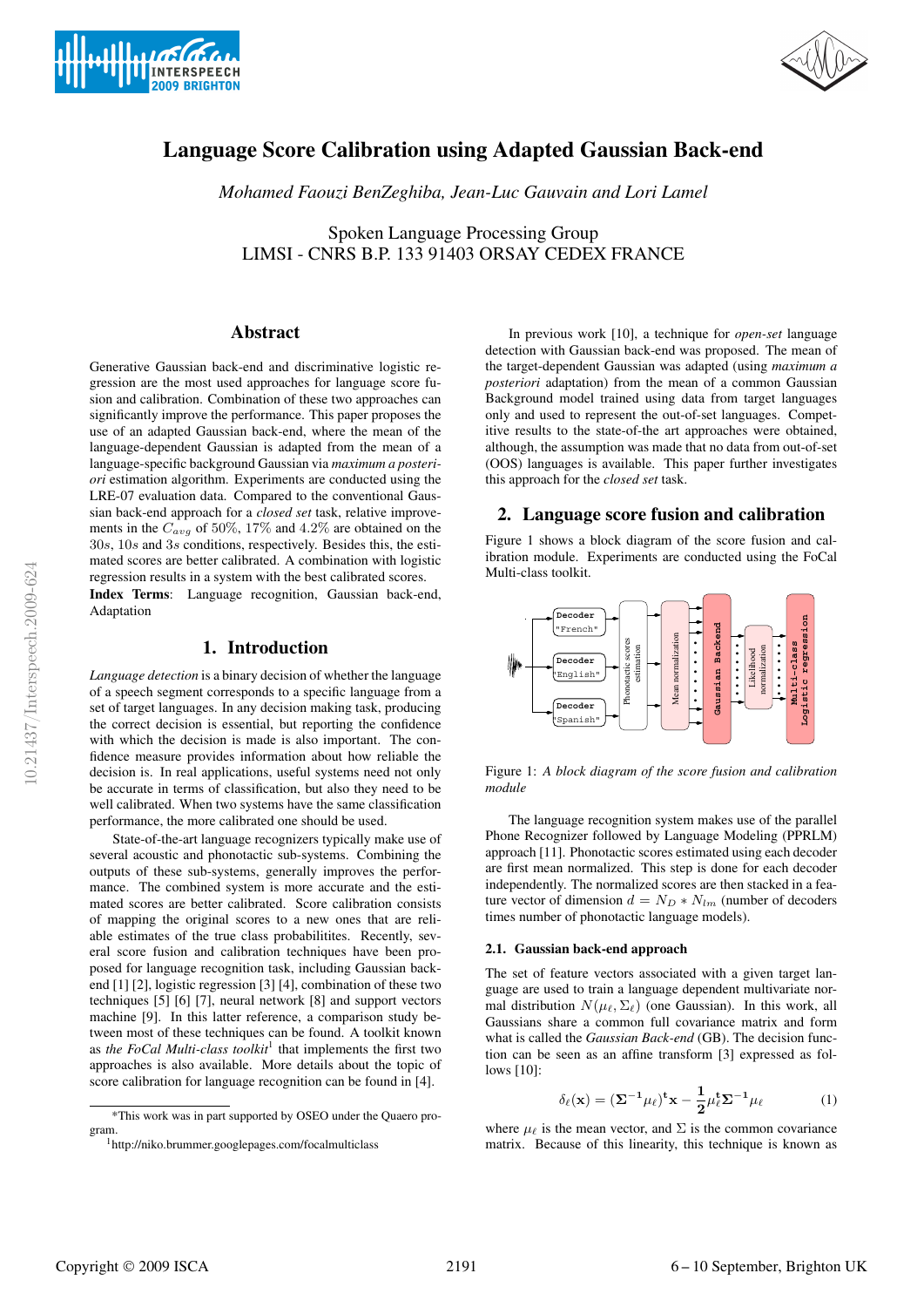*Linear Gaussian back-end*. It transforms d general scores to  $N_l$  multi-class log-likelihoods ( $N_l$  is the number of target languages). No explicit LDA is needed since this transformation implicitly performs it. In this case, Gaussian back-end performs both score fusion and calibration.

#### 2.2. Adapted Gaussian Back-end approach

In this work, only the adaptation of the mean will be considered. The adaptation of the covariance matrix was found to be not effective, although, the decision function is no longer linear. The general form of the adaptation can be expressed as follows [13]:

$$
\hat{\mu}_{\ell} = \alpha_{\ell} \mu_{\ell} + (1 - \alpha_{\ell}) \bar{\mu} \tag{2}
$$

where  $\mu_{\ell}$  and  $\hat{\mu}_{\ell}$  are the mean of language dependent Gaussian before and after adaptation, and  $\bar{\mu}$  is the mean of the Gaussian background model. The effectiveness of this adaptation depends on several factors, such as the representation of the background model, the choice of the adaptation factor and the optimization procedure.

The adaptation factor  $\alpha_{\ell}$  is usually chosen to be common for all classes (languages). This is a sub-optimal selection, as the available development data is not well balanced between different languages. For example, in our development data, the number of speech segment with 30s is equal to 2485 for English and only 43 for Thai. In this work, the factor  $\alpha_{\ell}$  is defined as follows:

$$
\alpha_{\ell} = \frac{n_{\ell}}{n_{\ell} + \rho} \tag{3}
$$

where  $n_{\ell}$  is the number of examples for the target language  $\ell$ and  $\rho$  is the relevant factor to be optimized. This definition makes  $\alpha_{\ell}$  language dependent and more finely optimized.

In previous work, a common Gaussian trained using data from all target languages was used as background model for adaptation. In this work, a language-specific background model was used. The mean of this model is estimated using data from the non-target languages only. To avoid the mean to be biased to languages with big amount of development data, the mean  $\bar{\mu}_\ell$ of the target-specific background model is estimated as follows:

$$
\bar{\mu}_{\ell} = \frac{1}{N_l - 1} \sum_{L_T, q \neq \ell} \mu_q \tag{4}
$$

where  $L_T$  is the set of target languages. Using this definition, performances was consistently better for all test conditions.

The optimization of the factor  $\rho$  was performed using a stratified k-fold cross-validation with k equal 5, to make sure that each fold contains the same proportion of class labels as in the original data. Therefore, for each class (target language) there was 20% of the original data in each fold. The selected value of the parameter  $\rho$  is the one that minimizes the average cross-entropy referred to as *multi-class*  $C_{llr}$  [4]. For a given fold  $k$ , the multi-class  $C_{llr}$  measure is defined as follows:

$$
C_{llr}^{k} = -\frac{1}{N_s \log_2 \sum_{L_T} \frac{1}{n_{\ell_k}} \sum_{s=1}^{n_{\ell_k}} \log_2 P_s
$$
 (5)

where  $N_s$  is the total number of test segment,  $n_{\ell_k}$  is the number of test segments for the target language  $\ell$  in the fold k and  $P_s$ is the *posterior probability of the true class of trial* s defined using softmax as follows:

$$
P_s = \frac{\exp(p(s|c(s))}{\sum_{L_T} \exp(p(s|\ell))}
$$
(6)

where  $p(s|\ell)$  is the *likelihood* of the trial s given the language  $\ell$ , and  $c(s)$  is the true class (language) of trial s. It is worth mentioning here that minimizing the  $C_{llr}$  helps estimating better calibrated scores, but it does not necessary make the classifier more accurate<sup>2</sup>

#### 2.3. Combination with multi-class logistic regression

If the amount of development data is big enough, language *log likelihoods* at the outputs of the Gaussian back-end can be further calibrated using a discriminative multi-class Logistic Regression (MLR) [5] [6] [7]. As implemented in the FoCal toolkit, the calibration transformation includes one scale parameter (a positive scalar  $\beta$ ) and  $N_L$ -dimension translation vector γ. These parameters are optimized according to the *multi-class*  $C_{llr}$  (5). The final language *log likelihood* is estimated as follows:

$$
\log \hat{p}(s|\ell) = \beta \log p(s|\ell) + \gamma_{\ell} \tag{7}
$$

where  $\log p(s|\ell)$  is the language *log likelihood* estimated by the language-dependent Gaussian.

In case of conventional Gaussian back-end, language *log likelihoods* are first converted to a *log likelihood ratio* (LLR) by normalizing each language likelihood with respect to the other likelihoods. This normalization leads to some improvements, in particular when phonotactic scores are mean normalized. However, we found that this normalization is not effective and might degrade the performance with the adapted Gaussian back-end. In this case, language *log likelihoods* are used as they are as inputs to the logistic regression. Results reported in this work are based on these findings.

### 3. Experimental set-up

#### 3.1. Data description and pre-processing

Table 1 specifies the databases from which training data (used to generate phonotactic language models) and development data (used to train the fusion and calibration module) are selected. These data sets were defined by MIT Lincoln Labs when developing their NIST LRE 2007 system [5].

| <b>TRAIN DATA</b> | DEV.DATA FOR         | EVAL. DATA   |
|-------------------|----------------------|--------------|
| FOR LM            | <b>FUSION MODULE</b> |              |
| LRE-96 train+dev  | lid96e1,lid03e1      |              |
| NIST LRE07 train  | lid05e1, lid07d1     | lid07e1      |
| Callhome, Mixer   | Callhome             | 14 languages |
| Fisher            | Fisher, Mixer        |              |

Table 1: *Databases used to select training and development data. Evaluation performed on the NIST LRE-07 evaluation data set (lid07e1).*

Performaces are evaluated using the NIST LRE-07 $3$  evaluation data sets. The task of interest is the *closed set* language detection. There are 14 target languages, and about 2155 test segments for each duration conditions. Speech segments were mainly extracted from the Fisher, Mixer, Callfriend and OGI corpora.

Standard 12 PLP coefficients with energy are extracted every 10 ms, with a 30 ms window. Cepstral mean removal and

 $2$ In general, a better calibrated classifier is a more accurate classifier. 3http://www.nist.gov/speech/tests/lang/2007/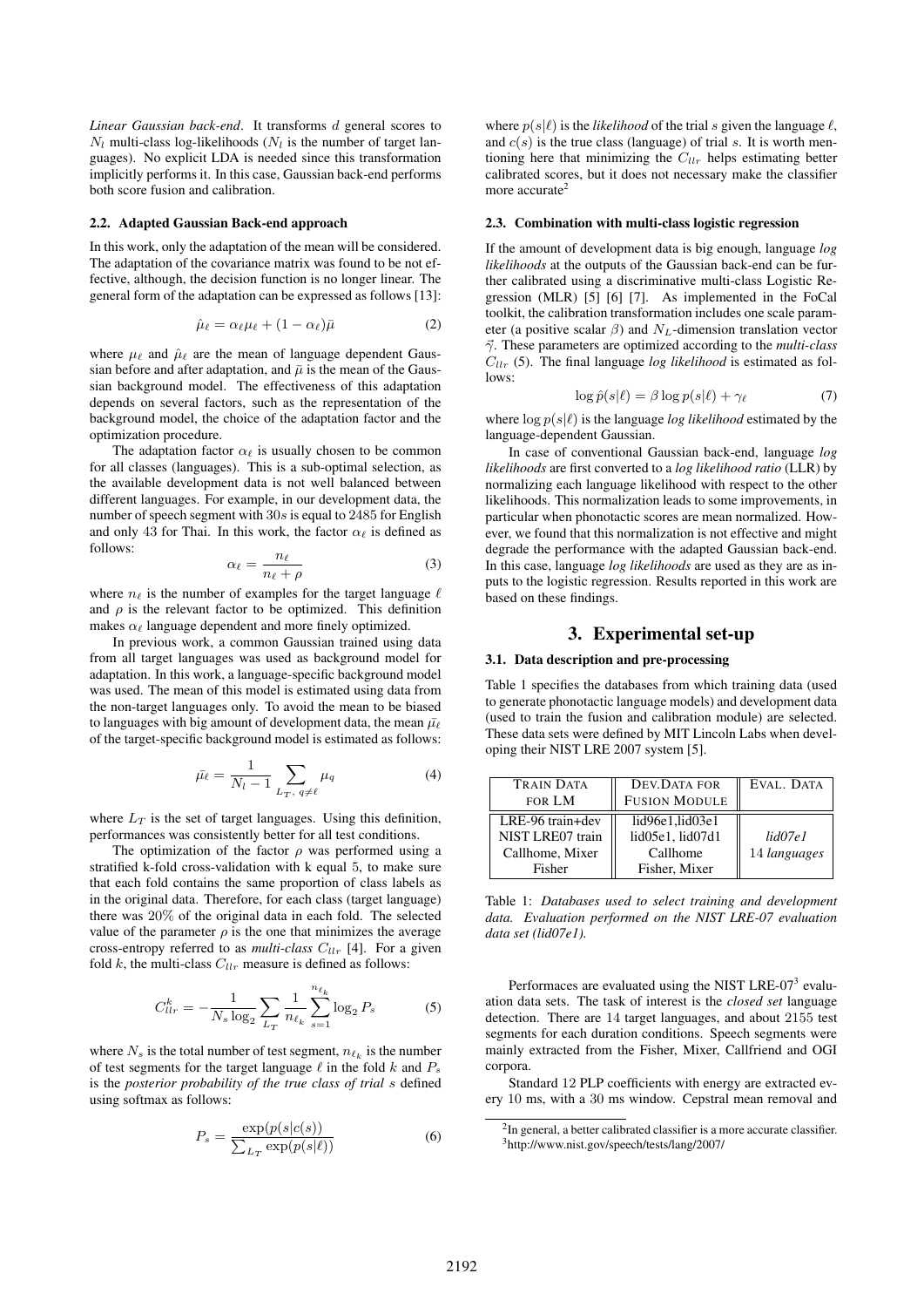variance normalization are applied to each segment. These features are augmented by their first and second derivatives, resulting in a 39 dimensional feature vector. Speech activity detection was carried out using Gaussian mixture models to segment the audio signal into speech/non-speech regions. Two Gaussian mixtures, one for speech and one for non-speech with 2048 and 512 mixtures, respectively, were used.

#### 3.2. System description

The PPRLM system uses 3 context-dependent phone decoders for English, French and Spanish. Each model covers about 3000 phone contexts, with 3000 tied states and a mixture of 32 Gaussians per state. Constrained MLLR adaptation was performed to improve phone lattice decoding. Back-off *4*-gram phonotactic models are generated from phone lattices with Witten-Bell discounting using the SRILM toolkit.<sup>4</sup> Multiple phonotactic models per decoder are generated for languages with several data sources [12]. More details about this system and its performance can be found in [7, 10].

#### 3.3. Detection score estimation

The detection decision is made based on the *detection log likelihood ratio* (llr) defined as follows:

$$
llr(s|\ell) = \log \left[ \frac{P_{tar}.p(s|\ell)}{\sum_{L_T, q \neq \ell} P_{non-tar}.p(s|q)} \right]
$$
(8)

where  $p(s|\ell)$  is the likelihood of the test trial s given the language  $\ell$ . It can be the outputs of the Gaussian backend or the multi-class logistic regression (MLR). The target language *prior*  $P_{tar}$  is equal to 0.5. The  $P_{non-tar}$  is equal to:

$$
P_{non-tar} = (1 - P_{tar})/(L - 1)
$$
\n(9)

The *llrs* are then compared to the theoretical threshold  $\Delta = 0$ to make a decision. Results are reported in terms of  $C_{avg}$  as defined by NIST<sup>5</sup> and the *multi-class*  $C_{llr}$  as defined in (5).

### 4. Experimental results and discussion

#### 4.1. Using Gaussian back-end only

In our system, there are 26 phonotactic models and 3 decoders, therefore, the dimension of the feature vector is equal to 78. Table 2 reports the results in terms of  $C_{avg}$  and *multi-class*  $C_{llr}$ on the 30s, 10s and 3s conditions for the two Gaussian backend approaches.

Results show that the proposed approach outperforms the conventional approach, in particular for long test segments. In terms of  $C_{avg}$ , the relative improvement on the 30s, 10s and 3s conditions, is 50%, 17% and 4.2%, respectively. For the 30s segments this is a considerable gain. The same trend can be observed for the  $C_{llr}$  measure, which means that with adaptation not only detection results are improved but the detection scores are better calibrated. In examining the false acceptance and false rejection errors produced by the two approaches, both kinds of errors are reduced except for the 3s condition where there is a small increase in false acceptances. More importantly the false rejections are reduced more than the false acceptances.

This improvement can be explained as follows: The adaptation by (2) consists of shifting the target class mean towards

| Dur. | <b>GAUSSIAN BACK-END</b>  | $C_{avg[\%]}$ | $C_{llr}$ |
|------|---------------------------|---------------|-----------|
|      | <b>APPROACH</b>           |               |           |
| 30s  | CONVENTIONAL              | 2.7           | 0.553     |
|      | ADAPTED ( $\rho = 19.5$ ) | 1.3           | 0.245     |
| 10s  | <b>CONVENTIONAL</b>       | 7.0           | 1.030     |
|      | ADAPTED ( $\rho = 17.5$ ) | 5.8           | 0.839     |
| 3s   | CONVENTIONAL              | 16.8          | 2.092     |
|      | ADAPTED ( $\rho = 30$ )   | 16.2          | 1.975     |

Table 2: *Performances of the conventional and adapted Gaussian back-end on the lid07e1 data set and for different duration conditions.*

the non-target class mean (here grouped and represented by one Gaussian). The amount of this shift is determined by the parameter  $\alpha_{\ell}$ . In the feature space (score vectors), this results in an increase in the region shared between the two classes. Increasing the confusion region is critical and can degrade the performance if the class parameters are badly estimated. Because this is not usually the case, it turns out to be beneficial. This adaptation can also be seen as adding some information about the non-target language characteristics into the target language Gaussian.

Indeed, we have observed that when target segments are correctly detected (classified), most of the time, the target score is relatively high compared to the best non-target score. (i,e; both feature vectors are far from the decision surface). In this case, the language likelihood will be slightly modified without affecting the original decision. However when a target segment is missed and accepted as another language (non-target), the difference in the two scores is rather small. Therefore, perturbing slightly target and non-target scores can lead to a change in the decision.

Comparing different background model representations and their means estimation, we found that when a common background model is used, or the mean of language-specific background models are estimated according to the statistical formula, the  $C_{avg}$  on the 30s, 10s and 3s conditions is equal to 1.4%, 5.9% and 16.3%, respectively. However, when a common adaptation factor  $\alpha$  is used, the  $C_{avg}$  is equal to 1.5%, 5.8% and 16.5% on the above conditions, respectively. Although, differences are not significant, the proposed choices systematically give better results.

### 4.2. Combination with logistic regression

It should be recalled that in case of the conventional GB, language log likelihoods are first converted to log likelihood ratios which are used as inputs to the logistic regression, while this conversion found to harm performance in case of the adapted GB. Table 3 reports the results of the two Gaussian back-end approaches combined with multi-class logistic regression. The value of the scale parameter in (7) is also reported. The following observations can be drawn:

First, further score calibration with logistic regression is more beneficial to the conventional GB approach than with the adapted GB approach. The scale factor  $\beta$  is always lower with the conventional GB approach than with the adapted GB, indicating that language *log likelihoods* estimated with the conventional GB are somewhat over-confident [4]. Second, in comparing the results of the two combined approaches to those obtained with the adapted GB only (Table 2), we observe that there

<sup>4</sup>http://www.speech.sri.com/projects/srilm/

<sup>5</sup>http://www.nist.gov/speech/tests/lang/2007/LRE07EvalPlanv8b.pdf